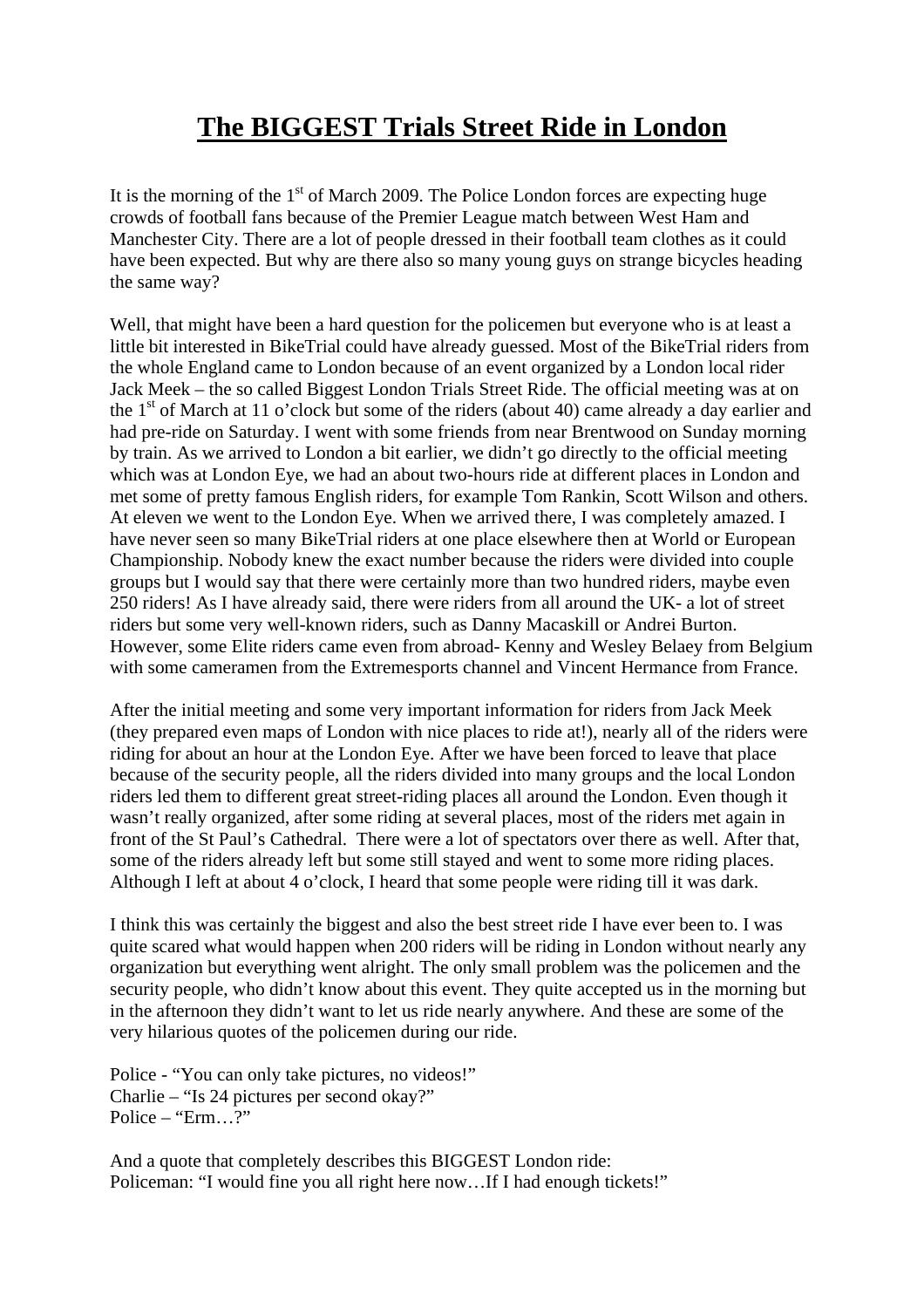

Danny Macaskill and his huge wall ride



The initial meeting at London Eye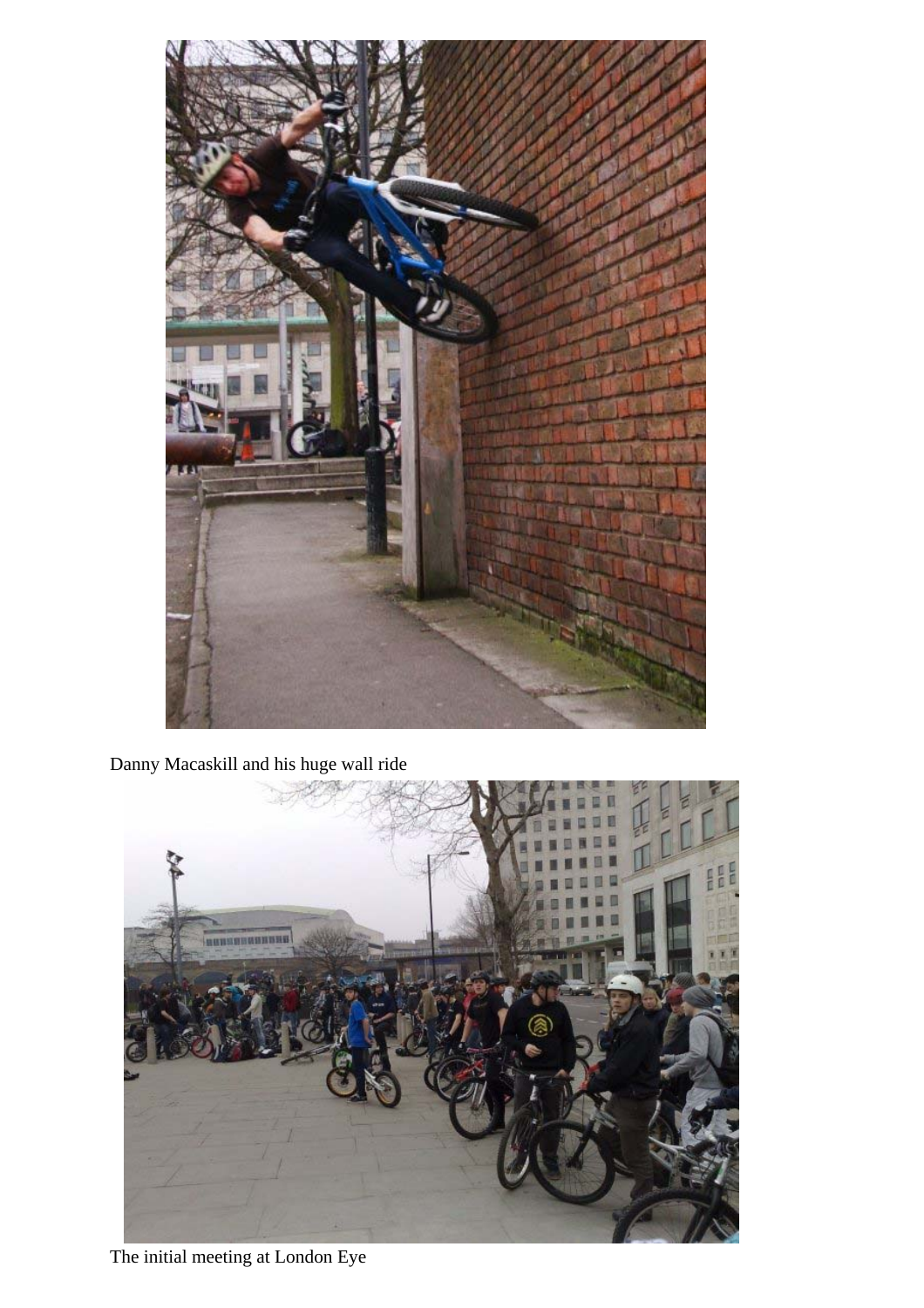

Some great unicycle riders came as well The BIG gap at St Paul's cathedral





Kenny Belaey side-hoping and crowds watching his skills



Vincent Hermance performed very well and many riders tried to learn something from him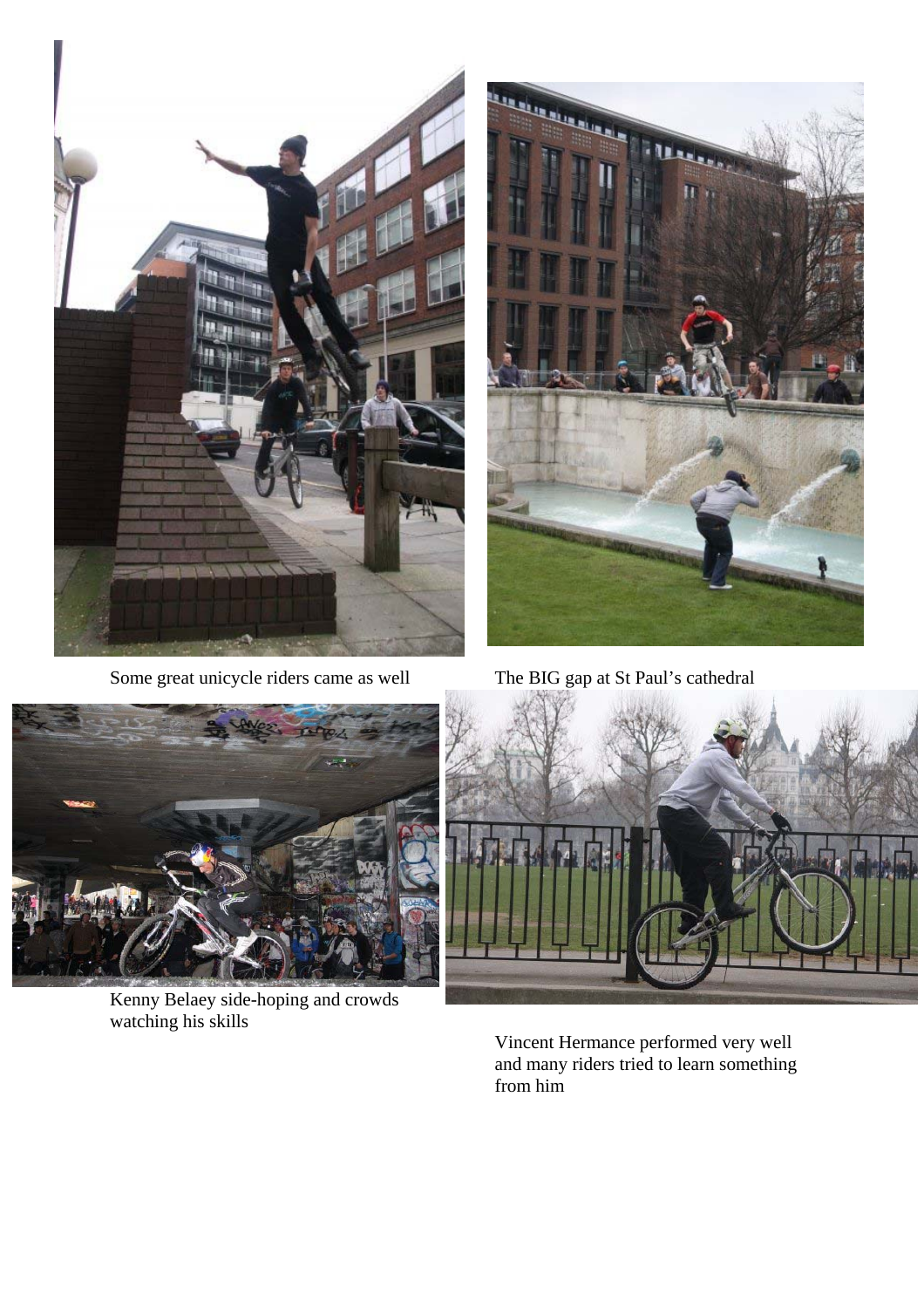

About a half of all the riders



Danny Macaskill showed his famous tail whip as well